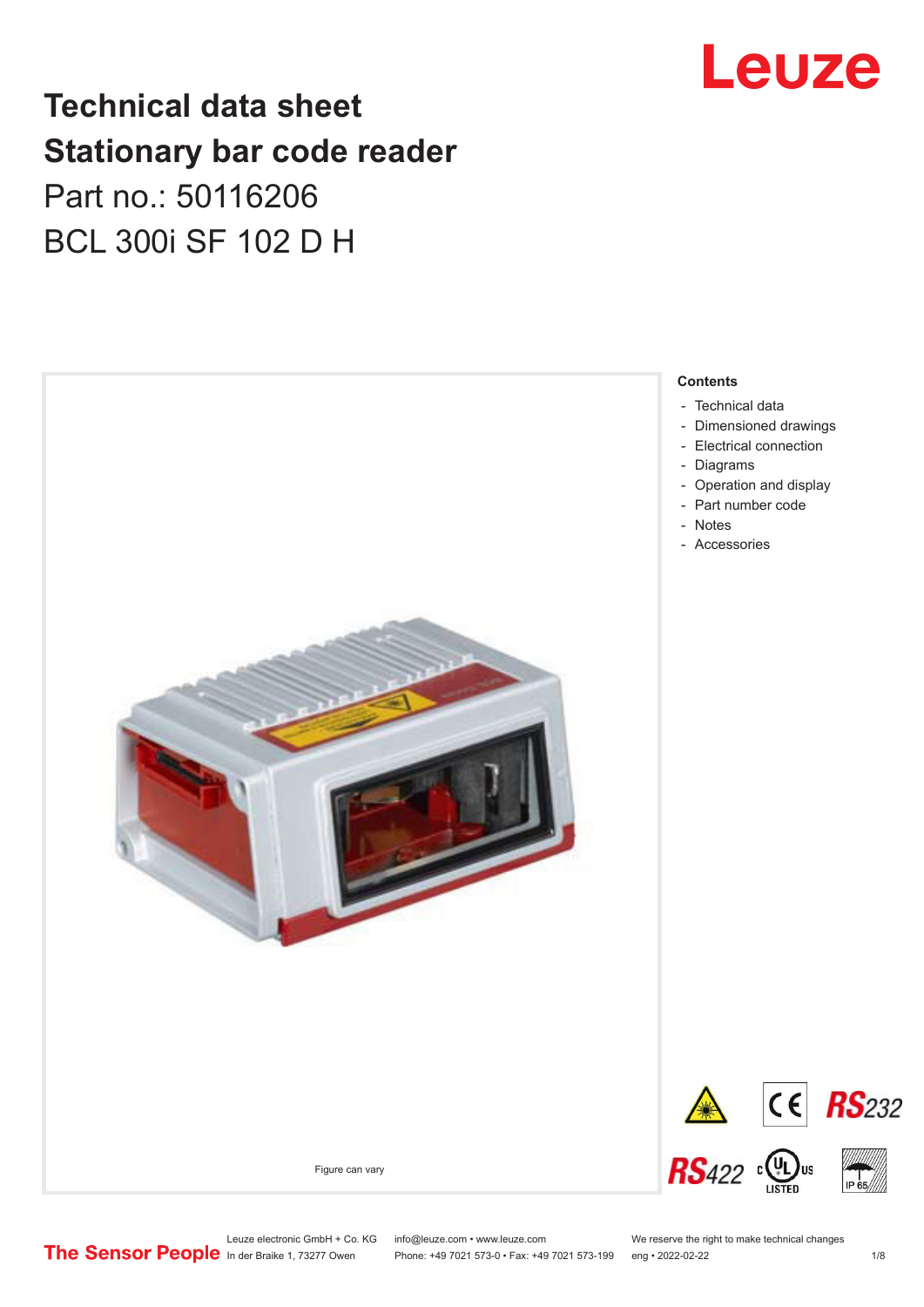### <span id="page-1-0"></span>**Technical data**

# Leuze

#### **Basic data Series** BCL 300i **Special version Special version Heating Functions Functions** Alignment mode AutoConfig AutoControl AutoReflAct Code fragment technology **Heating** LED indicator Reference code comparison **Characteristic parameters MTTF** 110 years **Read data** Code types, readable 2/5 Interleaved Codabar Code 128 Code 39 Code 93 EAN 8/13 GS1 Databar Expanded GS1 Databar Limited GS1 Databar Omnidirectional UPC **Scanning rate, typical** 1,000 scans/s **Bar codes per reading gate, max. number** 64 Piece(s) **Optical data Reading distance** 100 ... 470 mm **Light source** Laser, Red **Wavelength** 655 nm **Laser class** 1, IEC/EN 60825-1:2014 **Transmitted-signal shape** Continuous **Usable opening angle (reading field opening)** 60 ° **Modulus size** 0.3 ... 0.5 mm **Reading method** Line scanner **Beam deflection** Via rotating polygon wheel **Light beam exit** Front **Electrical data Protective circuit** Polarity reversal protection

| <b>RS 232</b>                |                                                   |
|------------------------------|---------------------------------------------------|
| <b>Function</b>              | Process                                           |
| <b>Transmission speed</b>    | 4,800  115,200 Bd                                 |
| Data format                  | Adjustable                                        |
| <b>Start bit</b>             | 1                                                 |
| Data bit                     | 7,8                                               |
| Stop bit                     | 1.2                                               |
| <b>Parity</b>                | Adjustable                                        |
| <b>Transmission protocol</b> | <stx><data><cr><lf></lf></cr></data></stx>        |
| Data encoding                | <b>ASCII</b>                                      |
|                              |                                                   |
| <b>RS 422</b>                |                                                   |
| <b>Function</b>              | Process                                           |
| <b>Transmission speed</b>    | 4,800  115,200 Bd                                 |
| Data format                  | Adjustable                                        |
| <b>Start bit</b>             | $\mathbf{1}$                                      |
| Data bit                     | 7, 8 data bits                                    |
| Stop bit                     | 1, 2 stop bits                                    |
| <b>Transmission protocol</b> | Adjustable                                        |
| Data encoding                | ASCII                                             |
|                              |                                                   |
| <b>Service interface</b>     |                                                   |
| Type                         | <b>USB 2.0</b>                                    |
|                              |                                                   |
|                              |                                                   |
| USB                          |                                                   |
| <b>Function</b>              | Configuration via software                        |
|                              |                                                   |
| <b>Connection</b>            |                                                   |
| <b>Number of connections</b> | 1 Piece(s)                                        |
|                              |                                                   |
| <b>Connection 1</b>          |                                                   |
| <b>Function</b>              | <b>BUS OUT</b>                                    |
|                              | Connection to device                              |
|                              | Data interface                                    |
|                              | PWR / SW IN / OUT                                 |
|                              | Service interface                                 |
| <b>Type of connection</b>    | Plug connector, It is essential to use a          |
|                              | connection unit when commissioning the<br>device. |
|                              |                                                   |
| No. of pins<br>Type          | 32 -pin                                           |
|                              | Male                                              |
| <b>Mechanical data</b>       |                                                   |
| Design                       | Cubic                                             |
| Dimension (W x H x L)        | 95 mm x 44 mm x 68 mm                             |
| <b>Housing material</b>      | Metal                                             |
| <b>Metal housing</b>         | Diecast aluminum                                  |
| Lens cover material          | Glass                                             |
| Net weight                   |                                                   |
| <b>Housing color</b>         | 290 g<br>Red                                      |

**Performance data**

Supply voltage U<sub>B</sub> **Power consumption, max.** 27 W

## **Inputs/outputs selectable**

18 ... 30 V, DC

**Output current, max.** 60 mA **Number of inputs/outputs selectable** 2 Piece(s) **Input current, max.** 8 mA

Leuze electronic GmbH + Co. KG info@leuze.com • www.leuze.com We reserve the right to make technical changes<br>
The Sensor People in der Braike 1, 73277 Owen Phone: +49 7021 573-0 • Fax: +49 7021 573-199 eng • 2022-02-22

**Type of fastening** Dovetail grooves

**Interface**

**Type** RS 232, RS 422

Fastening on back Via optional mounting device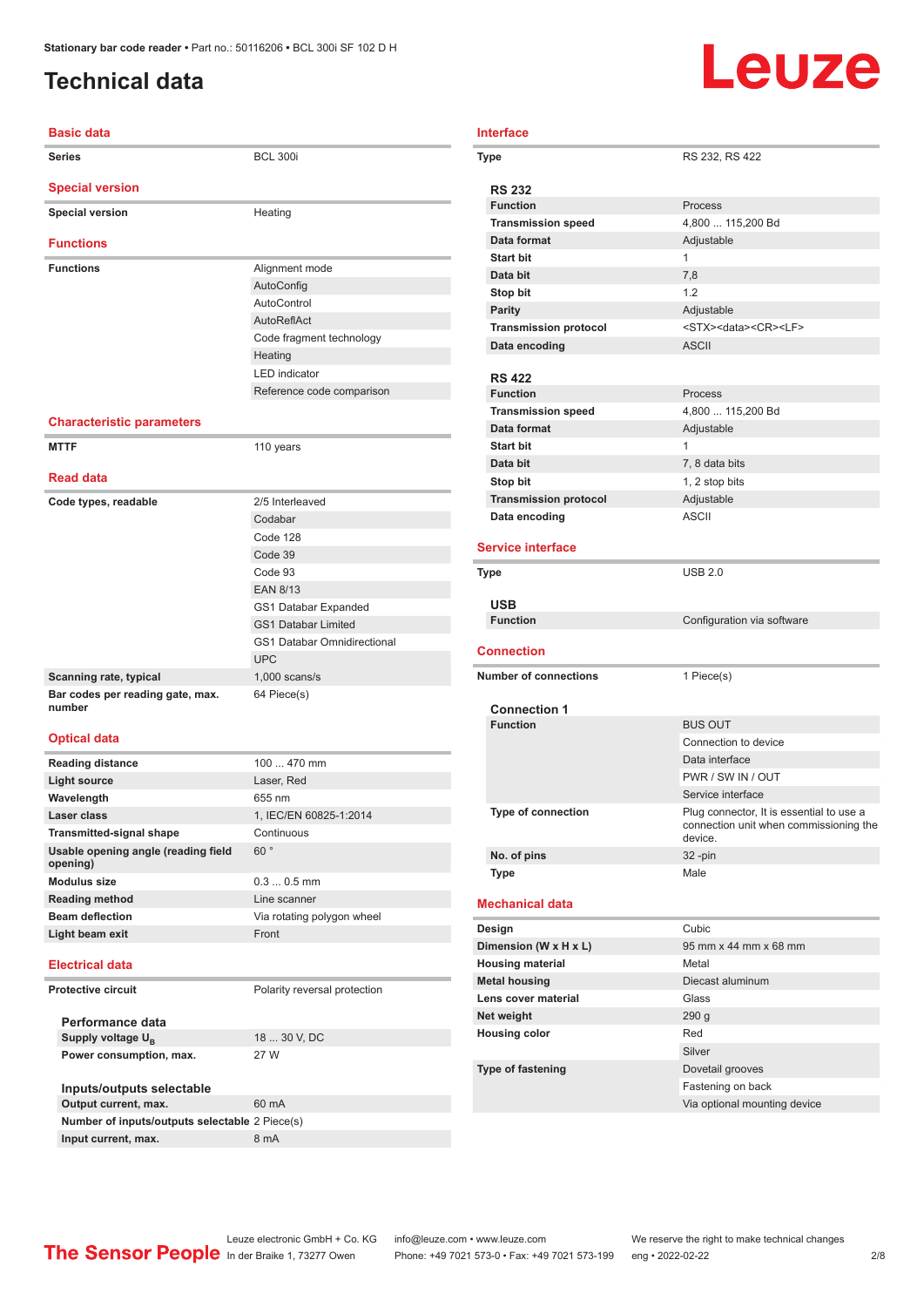### <span id="page-2-0"></span>**Technical data**

## Leuze

#### **Operation and display**

| Type of display       | I FD                                              |
|-----------------------|---------------------------------------------------|
|                       | Monochromatic graphic display, 128 x 32<br>pixels |
| <b>Number of LEDs</b> | 2 Piece(s)                                        |
| Type of configuration | Via web browser                                   |
|                       |                                                   |

#### **Environmental data**

| Ambient temperature, operation     | $-3540 °C$  |
|------------------------------------|-------------|
| Ambient temperature, storage       | $-20$ 70 °C |
| Relative humidity (non-condensing) | $090\%$     |

#### **Certifications**

| Degree of protection                                               | IP 65                    |
|--------------------------------------------------------------------|--------------------------|
| <b>Protection class</b>                                            | Ш                        |
| <b>Certifications</b>                                              | c UL US                  |
| Test procedure for EMC in accordance EN 55022                      |                          |
| with standard                                                      | EN 61000-4-2, -3, -4, -6 |
| Test procedure for shock in<br>accordance with standard            | IEC 60068-2-27, test Ea  |
| Test procedure for continuous shock<br>in accordance with standard | IEC 60068-2-29, test Eb  |
| Test procedure for vibration in<br>accordance with standard        | IEC 60068-2-6, test Fc   |

#### **Classification**

| <b>Customs tariff number</b> | 84719000 |
|------------------------------|----------|
| <b>ECLASS 5.1.4</b>          | 27280102 |
| <b>ECLASS 8.0</b>            | 27280102 |
| <b>ECLASS 9.0</b>            | 27280102 |
| <b>ECLASS 10.0</b>           | 27280102 |
| <b>ECLASS 11.0</b>           | 27280102 |
| ECLASS 12.0                  | 27280102 |
| <b>ETIM 5.0</b>              | EC002550 |
| <b>ETIM 6.0</b>              | EC002550 |
| <b>ETIM 7.0</b>              | EC002550 |

### **Dimensioned drawings**

All dimensions in millimeters





#### A Optical axis

B M4 thread (5 deep)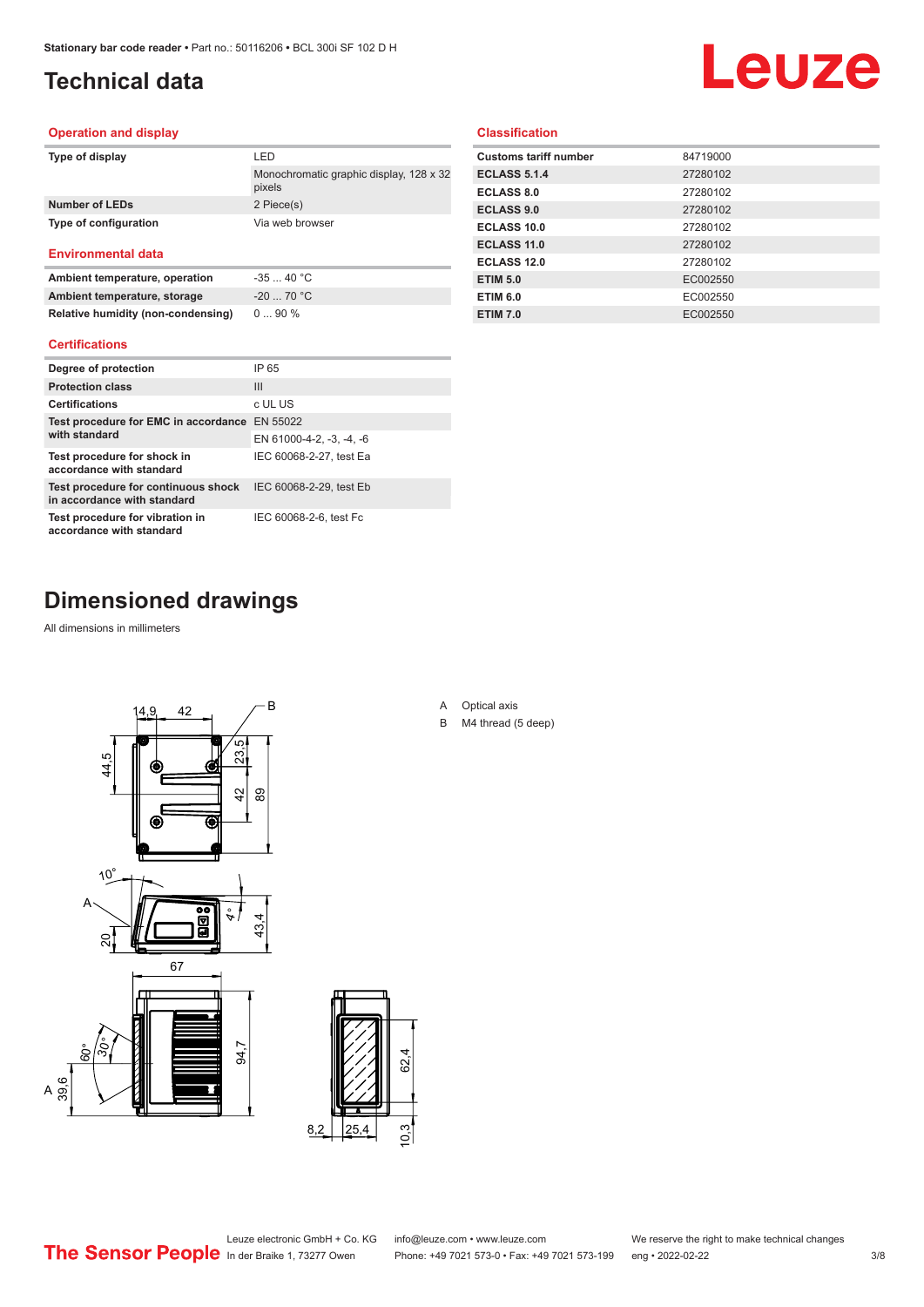#### <span id="page-3-0"></span>**Electrical connection**

## Leuze

#### **Connection 1**

| <b>Function</b>           | <b>BUS OUT</b>                                                             |
|---------------------------|----------------------------------------------------------------------------|
|                           | Connection to device                                                       |
|                           | Data interface                                                             |
|                           | PWR / SW IN / OUT                                                          |
|                           | Service interface                                                          |
| <b>Type of connection</b> | Plug connector                                                             |
| <b>Type of connection</b> | It is essential to use a connection unit when<br>commissioning the device. |
| No. of pins               | $32 - pin$                                                                 |
| <b>Type</b>               | Male                                                                       |

#### **Diagrams**

#### Reading field curve



x Reading field distance [mm]

y Reading field width [mm]

### **Operation and display**

| <b>LED</b> |            | <b>Display</b>                        | <b>Meaning</b>                  |  |
|------------|------------|---------------------------------------|---------------------------------|--|
|            | <b>PWR</b> | Green, flashing                       | Device ok, initialization phase |  |
|            |            | Green, continuous light               | Device OK                       |  |
|            |            | Green, briefly off - on               | Reading successful              |  |
|            |            | green, briefly off - briefly red - on | Reading not successful          |  |
|            |            | Orange, continuous light              | Service mode                    |  |
|            |            | Red, flashing                         | Device OK, warning set          |  |
|            |            |                                       |                                 |  |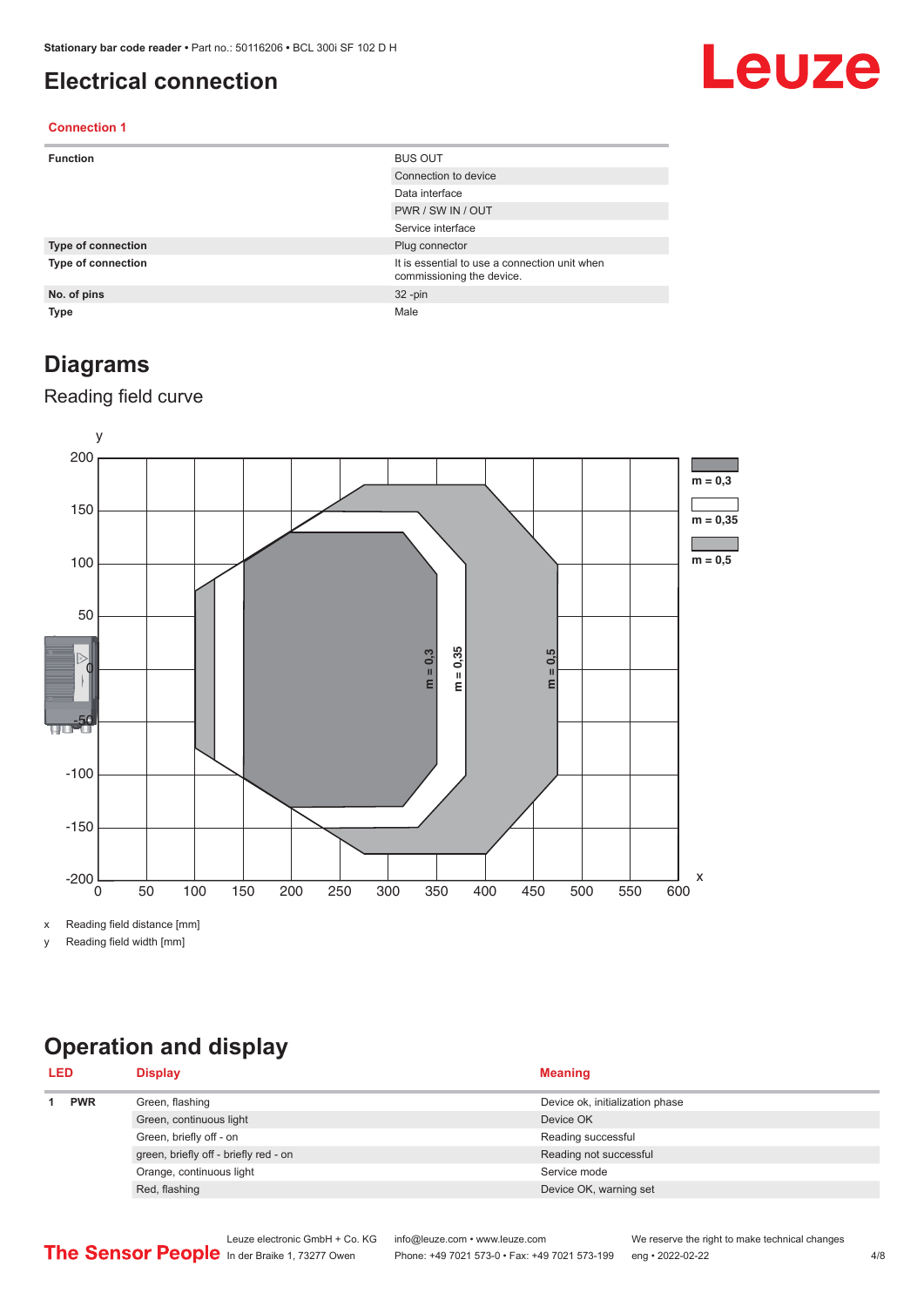#### <span id="page-4-0"></span>**Operation and display**

# Leuze

| <b>LED</b> |            | <b>Display</b>          | <b>Meaning</b>      |  |
|------------|------------|-------------------------|---------------------|--|
| $\sim$     | <b>PWR</b> | Red, continuous light   | Error, device error |  |
|            | 2 BUS      | Green, flashing         | Initialization      |  |
|            |            | Green, continuous light | Bus operation ok    |  |
|            |            | Red, flashing           | Communication error |  |
|            |            | Red, continuous light   | Bus error           |  |

#### **Part number code**

Part designation: **BCL XXXX YYZ AAA BB CCCC**

| <b>BCL</b>  | <b>Operating principle</b><br>BCL: bar code reader                                                                                                                                                                                       |
|-------------|------------------------------------------------------------------------------------------------------------------------------------------------------------------------------------------------------------------------------------------|
| <b>XXXX</b> | Series/interface (integrated fieldbus technology)<br>300i: RS 232 / RS 422 (stand-alone)<br>301i: RS 485 (multiNet slave)<br>304i: PROFIBUS DP<br>308i: EtherNet TCP/IP, UDP<br>338i: EtherCAT<br>348i: PROFINET RT<br>358i: EtherNet/IP |
| YY          | <b>Scanning principle</b><br>S: line scanner (single line)<br>R1: line scanner (raster)<br>O: oscillating-mirror scanner (oscillating mirror)                                                                                            |
| z           | <b>Optics</b><br>N: High Density (close)<br>M: Medium Density (medium distance)<br>F: Low Density (remote)<br>L: Long Range (very large distances)<br>J: ink-jet (depending on the application)                                          |
| <b>AAA</b>  | <b>Beam exit</b><br>100: lateral<br>$102:$ front                                                                                                                                                                                         |
| <b>BB</b>   | <b>Special equipment</b><br>D: With display<br>H: With heating<br>DH: optionally with display and heating<br>P: plastic exit window                                                                                                      |
| <b>CCCC</b> | <b>Functions</b><br>F007: optimized process data structure                                                                                                                                                                               |
| <b>Note</b> |                                                                                                                                                                                                                                          |
|             | $\&$ A list with all available device types can be found on the Leuze website at www.leuze.com.                                                                                                                                          |

#### **Notes**

| Observe intended use!                                                                                                                                                                                                         |
|-------------------------------------------------------------------------------------------------------------------------------------------------------------------------------------------------------------------------------|
| $\%$ This product is not a safety sensor and is not intended as personnel protection.<br>$\&$ The product may only be put into operation by competent persons.<br>♦ Only use the product in accordance with its intended use. |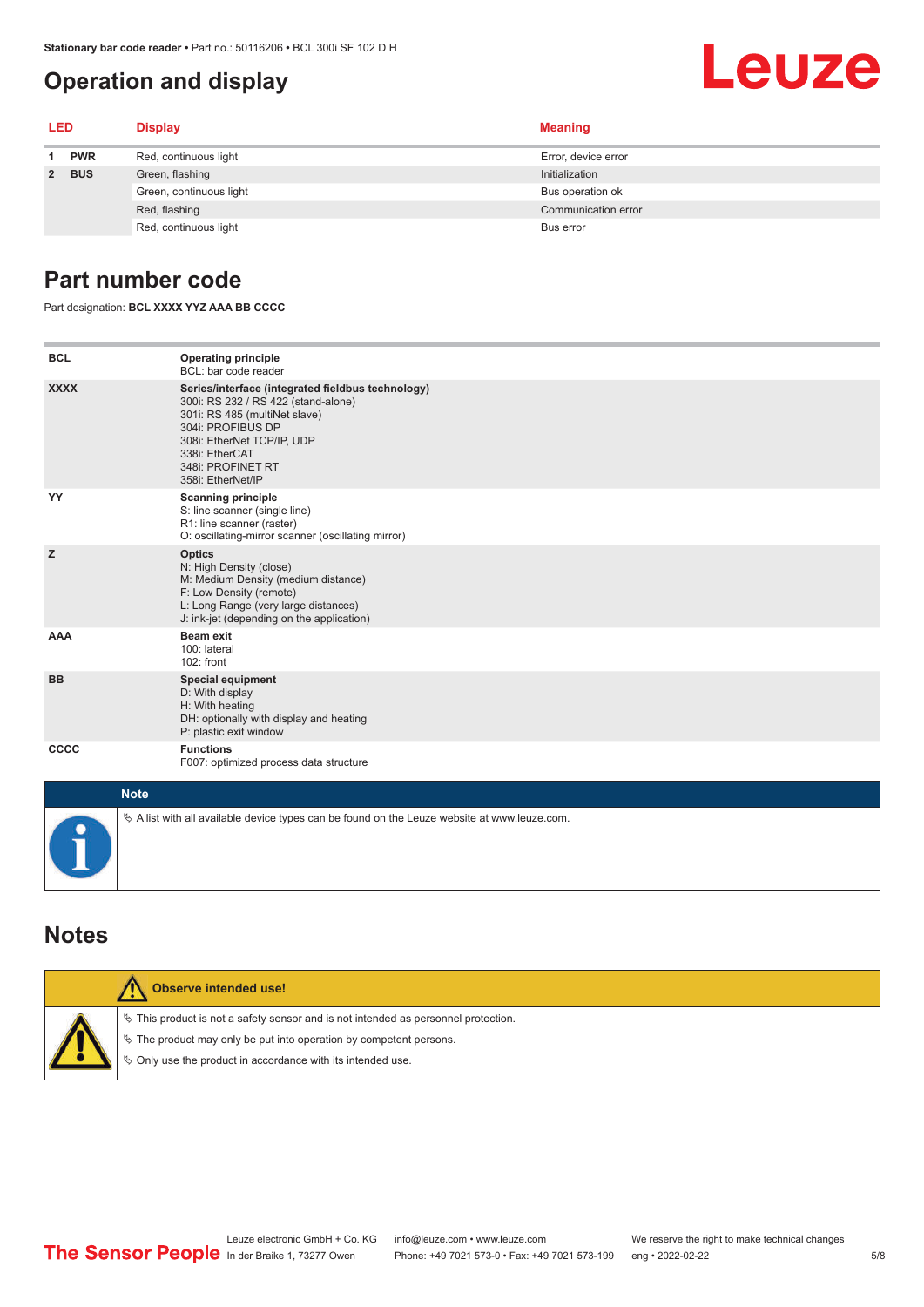#### <span id="page-5-0"></span>**Notes**

|   | <b>ATTENTION! LASER RADIATION - CLASS 1 LASER PRODUCT</b>                                                                                                                                                                                                                                                                                                                                                                                                                                                                                                   |
|---|-------------------------------------------------------------------------------------------------------------------------------------------------------------------------------------------------------------------------------------------------------------------------------------------------------------------------------------------------------------------------------------------------------------------------------------------------------------------------------------------------------------------------------------------------------------|
| 纂 | The device satisfies the requirements of IEC/EN 60825-1:2014 safety requlations for a product of laser class 1 and complies with 21 CFR 1040.10 except<br>for conformance with IEC 60825-1 Ed. 3., as described in Laser Notice No. 56, dated May 8, 2019.<br>$\%$ Observe the applicable statutory and local laser protection regulations.<br>$\%$ The device must not be tampered with and must not be changed in any way.<br>There are no user-serviceable parts inside the device.<br>Repairs must only be performed by Leuze electronic GmbH + Co. KG. |
|   |                                                                                                                                                                                                                                                                                                                                                                                                                                                                                                                                                             |

#### **Accessories**

### Connection technology - Connection unit

| Part no. | <b>Designation</b> | <b>Article</b>             | <b>Description</b>                                                                  |
|----------|--------------------|----------------------------|-------------------------------------------------------------------------------------|
| 50114369 | MA 100             | Modular connection<br>unit | Interface: RS 232, RS 485<br>Connections: 1 Piece(s)<br>Degree of protection: IP 54 |

### Connection technology - Connection cables

|         | Part no. | <b>Designation</b>     | <b>Article</b>   | <b>Description</b>                                                                                                                                         |
|---------|----------|------------------------|------------------|------------------------------------------------------------------------------------------------------------------------------------------------------------|
| Ê<br>WD | 50132079 | KD U-M12-5A-V1-<br>050 | Connection cable | Connection 1: Connector, M12, Axial, Female, A-coded, 5-pin<br>Connection 2: Open end<br>Shielded: No<br>Cable length: 5,000 mm<br>Sheathing material: PVC |

### Connection technology - Interconnection cables

|                                                  | Part no.   | <b>Designation</b>      | <b>Article</b>        | <b>Description</b>                                                                                                                                                                               |
|--------------------------------------------------|------------|-------------------------|-----------------------|--------------------------------------------------------------------------------------------------------------------------------------------------------------------------------------------------|
|                                                  | 50114571 * | KB 301-3000             | Interconnection cable | Suitable for interface: RS 232, RS 422, RS 485<br>Connection 1: Socket connector<br>Connection 2: JST ZHR, 10 -pin, 6 -pin<br>Shielded: Yes<br>Cable length: 3,000 mm<br>Sheathing material: PVC |
| e<br>$\frac{\sum\limits_{i=1}^{n}a_{i}}{n}$<br>畐 | 50117011   | KB USB A - USB<br>miniB | Service line          | Suitable for interface: USB<br>Connection 1: USB<br>Connection 2: USB<br>Shielded: Yes<br>Cable length: 1,500 mm<br>Sheathing material: PVC                                                      |

\* Necessary accessories, please order separately

Leuze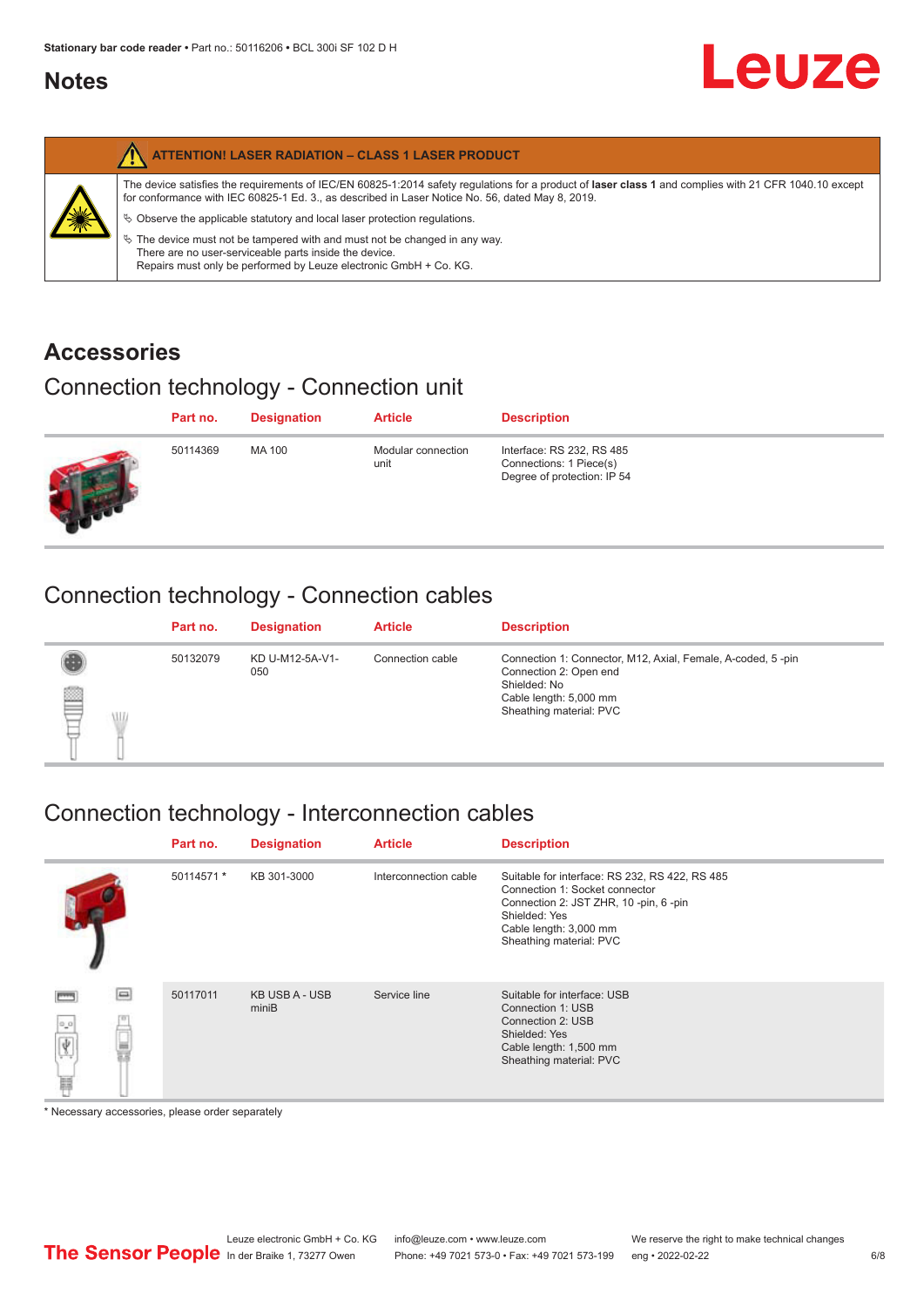### **Accessories**

## Connection technology - Connection boxes

| Part no.   | <b>Designation</b> | <b>Article</b>  | <b>Description</b>                                                                                                                    |
|------------|--------------------|-----------------|---------------------------------------------------------------------------------------------------------------------------------------|
| 50116463 * | MK 300             | Connection unit | Suitable for: BCL 300i, BPS 300i<br>Suitable for interface: RS 232<br>Number of connections: 3 Piece(s)<br>Connection: Terminal       |
| 50116468 * | <b>MS 300</b>      | Connection unit | Suitable for: BCL 300i, BPS 300i<br>Suitable for interface: RS 232<br>Number of connections: 3 Piece(s)<br>Connection: Connector, M12 |

\* Necessary accessories, please order separately

#### Mounting technology - Mounting brackets

|             | Part no. | <b>Designation</b> | <b>Article</b>  | <b>Description</b>                                                                                                                                                                            |
|-------------|----------|--------------------|-----------------|-----------------------------------------------------------------------------------------------------------------------------------------------------------------------------------------------|
| $\sim$<br>× | 50121433 | BT 300 W           | Mounting device | Design of mounting device: Angle, L-shape<br>Fastening, at system: Through-hole mounting<br>Mounting bracket, at device: Screw type<br>Type of mounting device: Adjustable<br>Material: Metal |

#### Mounting technology - Rod mounts

| Part no. | <b>Designation</b> | <b>Article</b>  | <b>Description</b>                                                                                                                                                                                                                                                |
|----------|--------------------|-----------------|-------------------------------------------------------------------------------------------------------------------------------------------------------------------------------------------------------------------------------------------------------------------|
| 50121435 | $BT 56 - 1$        | Mounting device | Functions: Static applications<br>Design of mounting device: Mounting system<br>Fastening, at system: For 12 mm rod, For 14 mm rod, For 16 mm rod<br>Mounting bracket, at device: Clampable<br>Material: Metal<br>Tightening torque of the clamping jaws: $8 N·m$ |

#### Mounting technology - Other

| Part no. | <b>Designation</b> | <b>Article</b>  | <b>Description</b>                                                                                                                                 |
|----------|--------------------|-----------------|----------------------------------------------------------------------------------------------------------------------------------------------------|
| 50124941 | <b>BTU 0300M-W</b> | Mounting device | Fastening, at system: Through-hole mounting<br>Mounting bracket, at device: Clampable, Groove mounting, Suited for M4<br>screws<br>Material: Metal |

Leuze